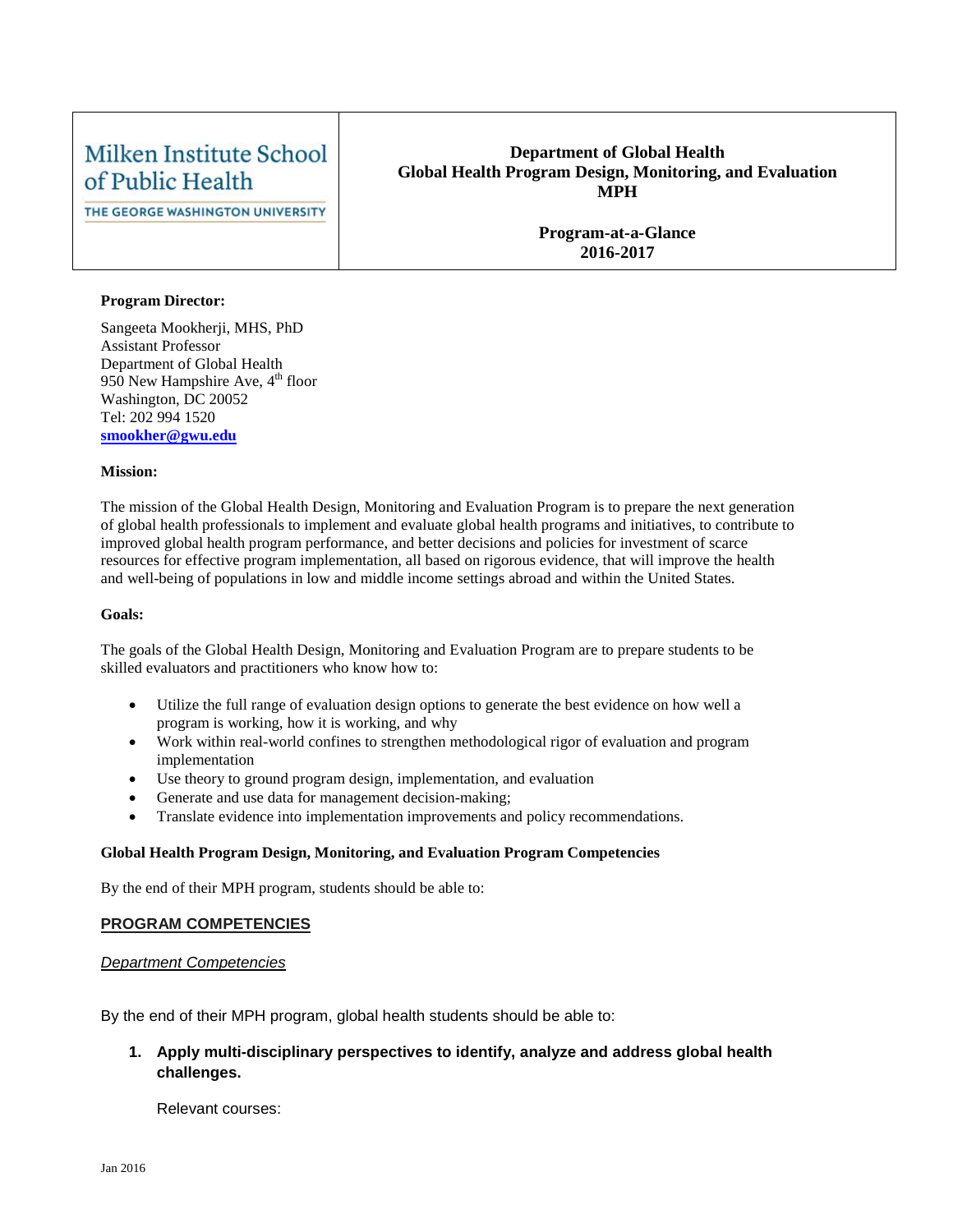- PubH 6400 Global Health Frameworks
- PubH 6410 Global Health Study Design
- PubH 6411 Global Health Qualitative Research Methods
- **2. Distinguish between qualitative and quantitative methods and select the appropriate method depending on the specific research or programmatic need.**

Relevant courses:

- PubH 6411 Global Health Qualitative Research Methods
- PubH 6412 Global Health Quantitative Research Methods
- **3. Interpret and critique research and best practices to inform the development of evidencebased solutions for global health challenges.**

Relevant courses:

- PubH 6400 Global Health Frameworks
- PubH 6410 Global Health Study Design
- PubH 6412 Global Health Quantitative Research Methods
- **4. Communicate public health evidence on global health topics to a variety of audiences, such as technical experts, policymakers, lay audiences, and other relevant stakeholders.**

Relevant courses:

- PubH 6431 Global Health Quantititative Research Methods
- **5. Identify and address the ethical issues of global health programs, policies and research.**

Relevant courses:

- PubH 6416 Ethical and Cultural Issues in Global Health Research and Programs
- **6. Engage with diverse individuals, organizations, and communities with respect for different values, beliefs and practices.**

Relevant courses:

- PubH 6416 Ethical and Cultural Issues in Global Health Research and Programs
- **7. Explain multilevel determinants of problems in Global Health and the basis for strategies and interventions.**

Relevant courses:

• PubH 6400 Global Health Frameworks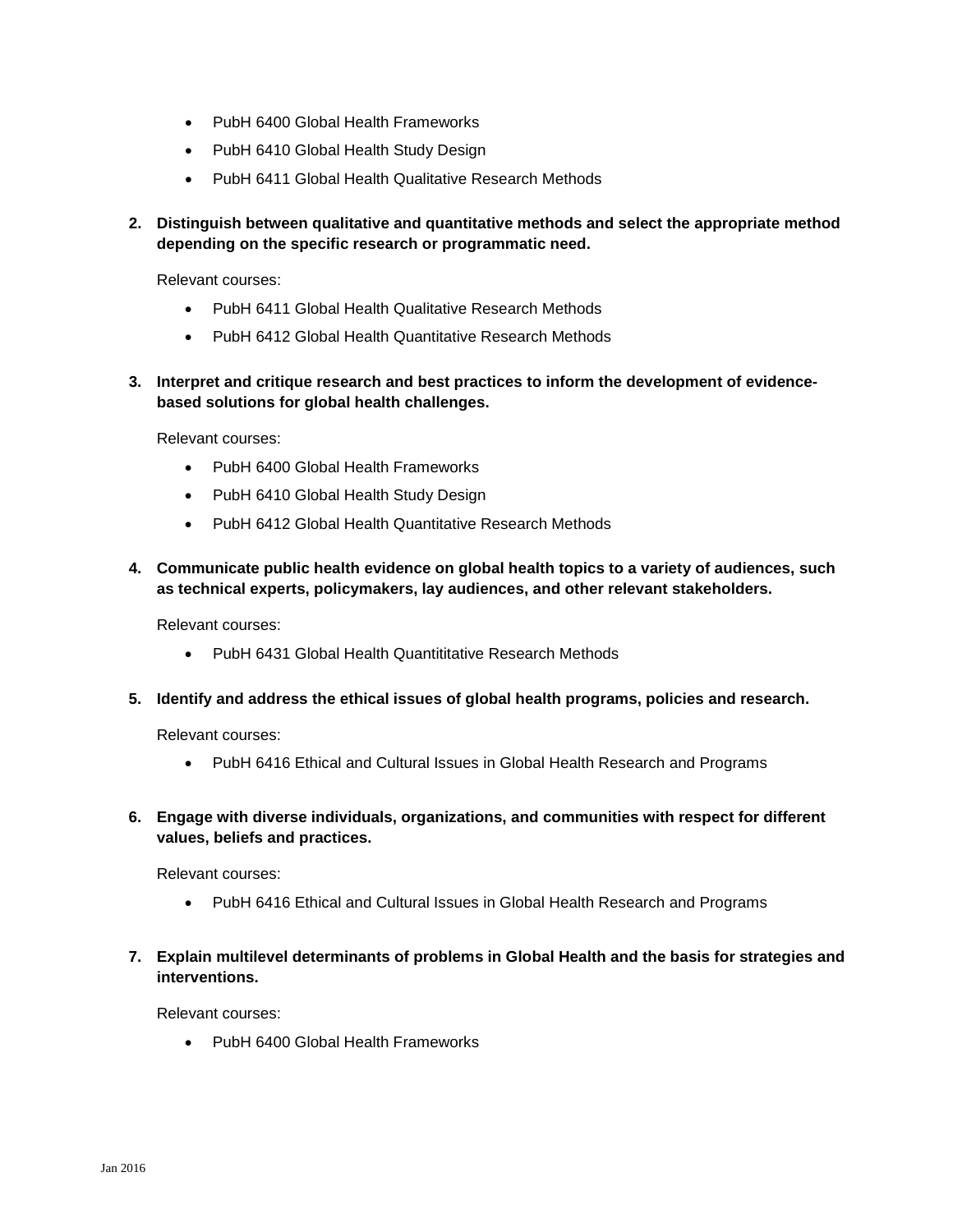## **8. Describe the governance and institutional landscape of global health.**

Relevant courses:

- PubH 6400 Global Health Frameworks
- **9. Demonstrate professionalism in practice, research and in communication activities.**

Relevant courses:

- PubH 6410 Global Health Study Design
- PubH 6411 Global Health Qualitative Research Methods
- PubH 6416 Ethical and Cultural Issues in Global Health Research and Programs

## *Program-Specific Competencies:*

**1. Utilize epidemiological data, program theory, programmatic evidence, and health systems and policy contextual information for the design of effective global health interventions and programs, as well as their monitoring and evaluation.**

Relevant courses:

- PubH 6435 Global Health Program Design and Implementation
- PubH 6501 Evaluation of Health Promotion and Disease Prevention Programs

## 2. **Compare and select monitoring frameworks and evaluation methods according to specified purposes for each**.

Relevant courses:

- PubH 6435 Global Health Program Design and Implementation
- PubH 6501 Evaluation of Health Promotion and Disease Prevention Programs

## **3. Identify frameworks for the design of culturally acceptable and contextually feasible global health interventions and evaluations.**

Relevant courses:

PubH 6435 Global Health Program Design and Implementation

## **4. Apply research, leadership, and communication skills to support the design, implementation, evidence and policy cycle.**

Relevant courses:

- PubH 6435 Global Health Program Design and Implementation
- PubH 6436 Global Health Program Management and Leadership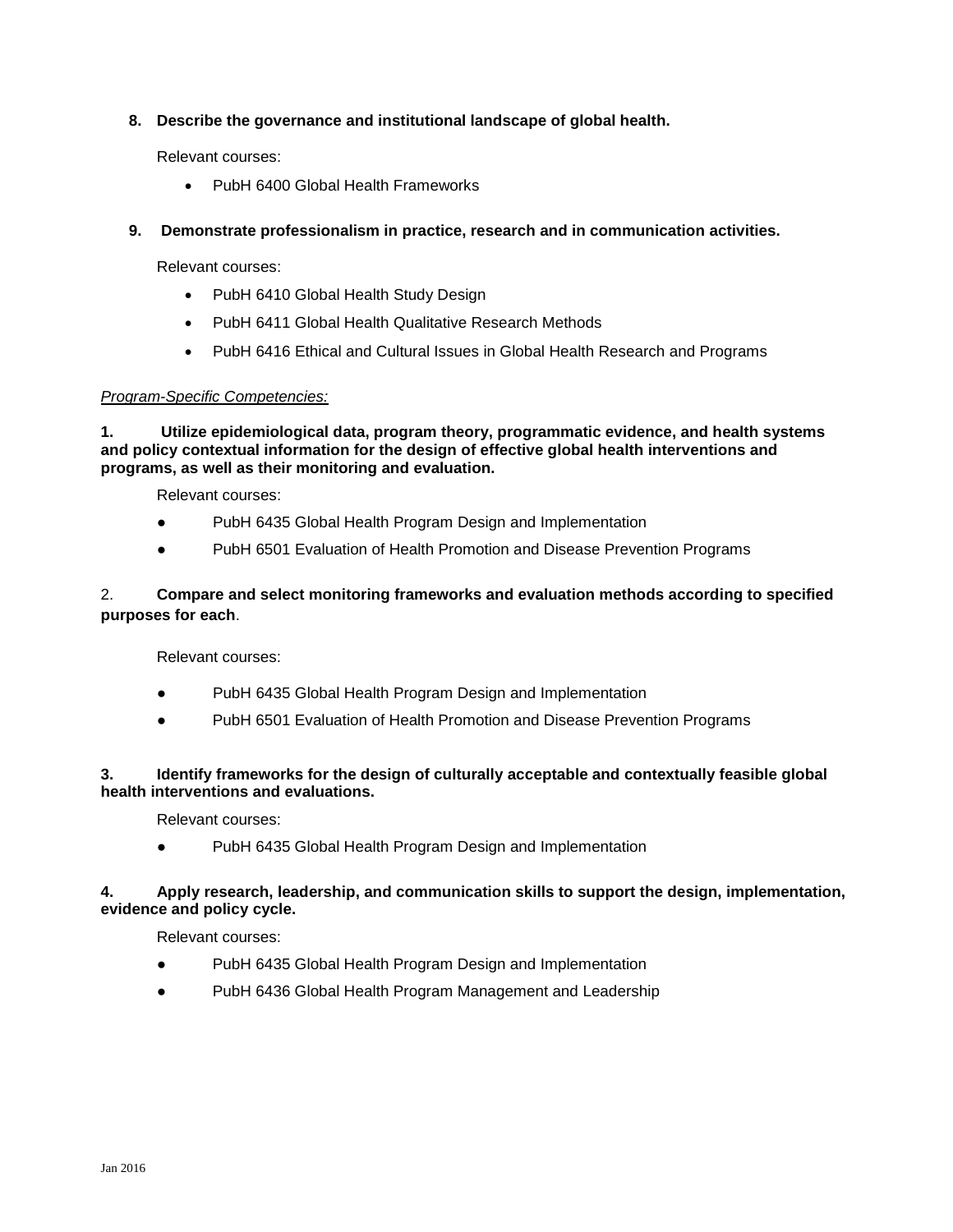| <b>Department of Global Health</b><br><b>Global Health Program Design, Monitoring, and Evaluation</b><br><b>MPH</b><br><b>Program Requirements 2016-2017</b> |                                                                                         |                |                        |  |  |  |  |
|--------------------------------------------------------------------------------------------------------------------------------------------------------------|-----------------------------------------------------------------------------------------|----------------|------------------------|--|--|--|--|
| <b>Course Number</b>                                                                                                                                         | <b>Course Name</b><br><b>Credits</b><br><b>Semester Offered</b>                         |                | Grade                  |  |  |  |  |
| <b>REQUIRED SPH CORE COURSES</b>                                                                                                                             |                                                                                         |                |                        |  |  |  |  |
| PubH 6001                                                                                                                                                    | <b>Biological Concepts for Public Health</b>                                            | 2              | Fall, Spring, Summer I |  |  |  |  |
| PubH 6002                                                                                                                                                    | 3<br>Fall, Spring, Summer 10 wk<br><b>Biostatistical Applications for Public Health</b> |                |                        |  |  |  |  |
| PubH 6003                                                                                                                                                    | Principles and Practice of Epidemiology<br>3<br>Fall, Spring, Summer 10 wk              |                |                        |  |  |  |  |
| PubH 6004                                                                                                                                                    | Environmental and Occupational Health in a<br>Sustainable World                         | 2              | Fall, Spring, Summer I |  |  |  |  |
| PubH 6006                                                                                                                                                    | Management and Policy Approaches to Public Health<br>Fall, Spring, Summer 10 wk<br>2    |                |                        |  |  |  |  |
| PubH 6007                                                                                                                                                    | Social and Behavioral Approaches to Public Health                                       | 2              |                        |  |  |  |  |
| <b>Total</b>                                                                                                                                                 | <b>Core Credits</b>                                                                     | 15             |                        |  |  |  |  |
|                                                                                                                                                              | <b>REQUIRED PROGRAM SPECIFIC COURSES</b>                                                |                |                        |  |  |  |  |
|                                                                                                                                                              | <b>Required Global Health departmental courses</b>                                      |                |                        |  |  |  |  |
| PubH 6400                                                                                                                                                    | <b>Global Health Frameworks</b>                                                         | 2              | Fall                   |  |  |  |  |
| Pub <sub>H</sub> 6410                                                                                                                                        | Global Health Study Design                                                              | 2              | Fall, Spring           |  |  |  |  |
| PubH 6411                                                                                                                                                    | Global Health Qualitative Research Methods                                              | 2              | Spring, Summer         |  |  |  |  |
| PubH 6412                                                                                                                                                    | Global Health Quantitative Research Methods                                             | 3              | Spring, Summer         |  |  |  |  |
| PubH 6416                                                                                                                                                    | Ethical and Cultural Issues in Global Health Research<br>and Programs                   | $\mathbf{1}$   | Fall, Spring           |  |  |  |  |
| <b>Total</b>                                                                                                                                                 | <b>Total DGH Credits</b><br>10                                                          |                |                        |  |  |  |  |
| Required Program Design, Monitoring, and Evaluation program courses                                                                                          |                                                                                         |                |                        |  |  |  |  |
| PubH 6435                                                                                                                                                    | Global Health Design and Implementation                                                 | $\overline{c}$ | Spring, Summer         |  |  |  |  |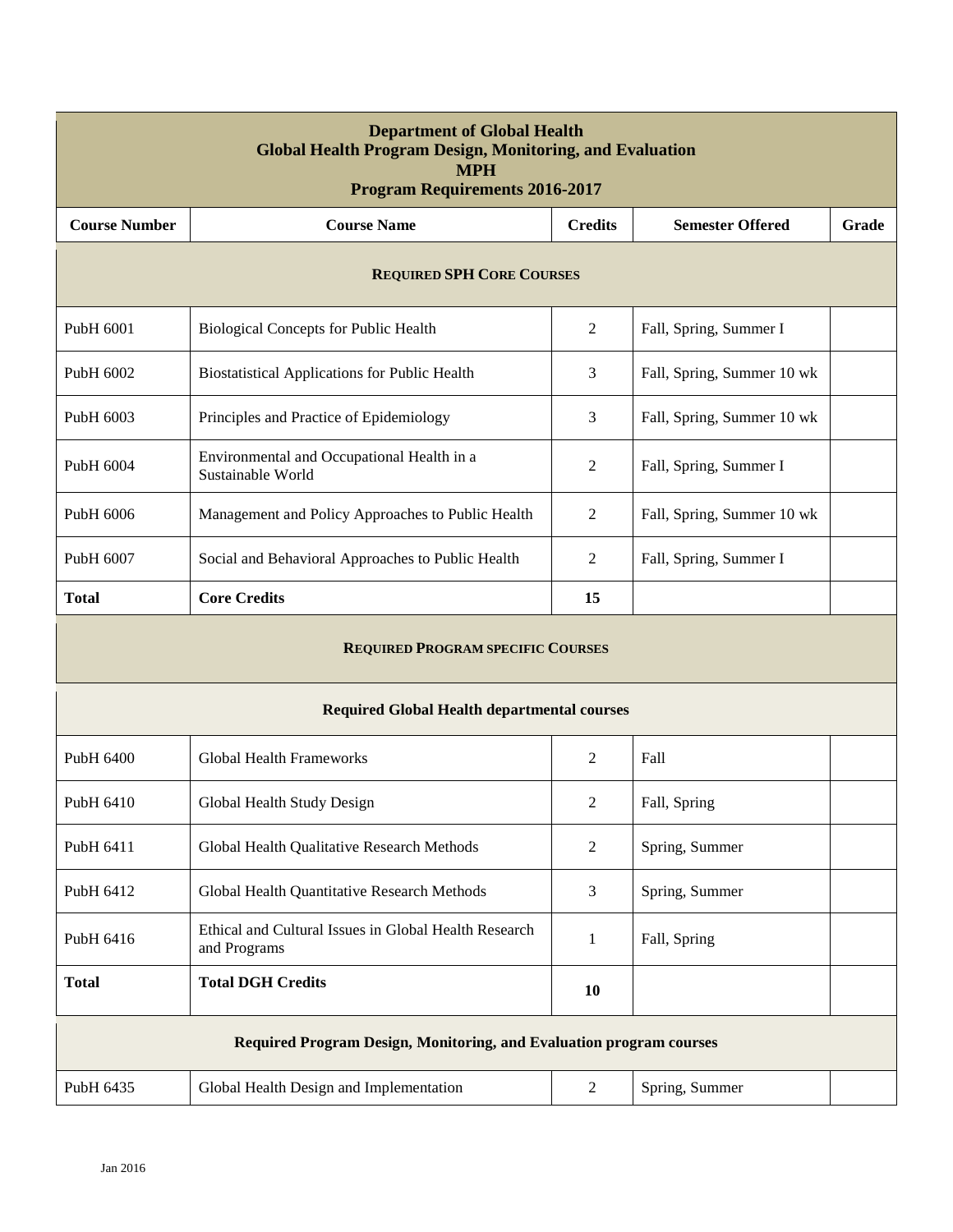| PubH 6501                                  | Evaluation of Health Promotion and Disease<br><b>Prevention Programs</b> | 3              | Fall, Spring         |  |  |  |  |
|--------------------------------------------|--------------------------------------------------------------------------|----------------|----------------------|--|--|--|--|
| PubH 6436                                  | Global Health Program Management and Leadership<br>2<br>Summer, Fall     |                |                      |  |  |  |  |
| <b>Total</b>                               | <b>Required DME Program Credits</b>                                      | 7              |                      |  |  |  |  |
| <b>ELECTIVE COURSES</b>                    |                                                                          |                |                      |  |  |  |  |
| A minimum of 4 credits from the following: |                                                                          |                |                      |  |  |  |  |
| PubH 6437                                  | Global Health Case Study Methods for Evaluation                          | 2              | Spring               |  |  |  |  |
| PubH 6440                                  | Global Health Economics and Finance                                      | 2              | Spring               |  |  |  |  |
| PubH 6442                                  | <b>Comparative Health Systems</b>                                        | 2              | Fall                 |  |  |  |  |
| PubH 6441                                  | Global Health Organizations and Regulations                              | 3              | Fall                 |  |  |  |  |
| PubH 6262                                  | Introduction to Geographical Information Systems                         | 1              | Fall, Spring, Summer |  |  |  |  |
| PubH 6263                                  | Advanced Geographical Information Systems                                | 1              | Fall, Spring, Summer |  |  |  |  |
| <b>ANTH 6505</b><br>Medical Anthropology   |                                                                          | 3              | Spring               |  |  |  |  |
| PubH 6340                                  | Health Economics and Finance                                             |                | Fall, Spring         |  |  |  |  |
| PubH 6352                                  | Basics of Health Economics for Policy                                    | 1              | Fall                 |  |  |  |  |
| A minimum of 5 credits from the following: |                                                                          |                |                      |  |  |  |  |
| PubH 6480                                  | Public Health in Complex Emergencies                                     | $\overline{2}$ | Fall                 |  |  |  |  |
| PubH 6481                                  | Global Mental Health                                                     | $\overline{2}$ | Spring               |  |  |  |  |
| PubH 6482                                  | <b>International Nutrition and Food Policy</b>                           | $\overline{2}$ | Spring               |  |  |  |  |
| PubH 6484                                  | Prevention and Control of Vector Borne Diseases                          |                | Fall                 |  |  |  |  |
| PubH 6485                                  | Prevention and Control of Water and Sanitation<br>Diseases               | 1              | Summer               |  |  |  |  |
| PubH 6132                                  | WASH/Disaster Relief Management and Development                          | 1              | Fall                 |  |  |  |  |
| PubH 6250<br>Epidemiology of HIV/AIDS      |                                                                          | $\overline{2}$ | Fall                 |  |  |  |  |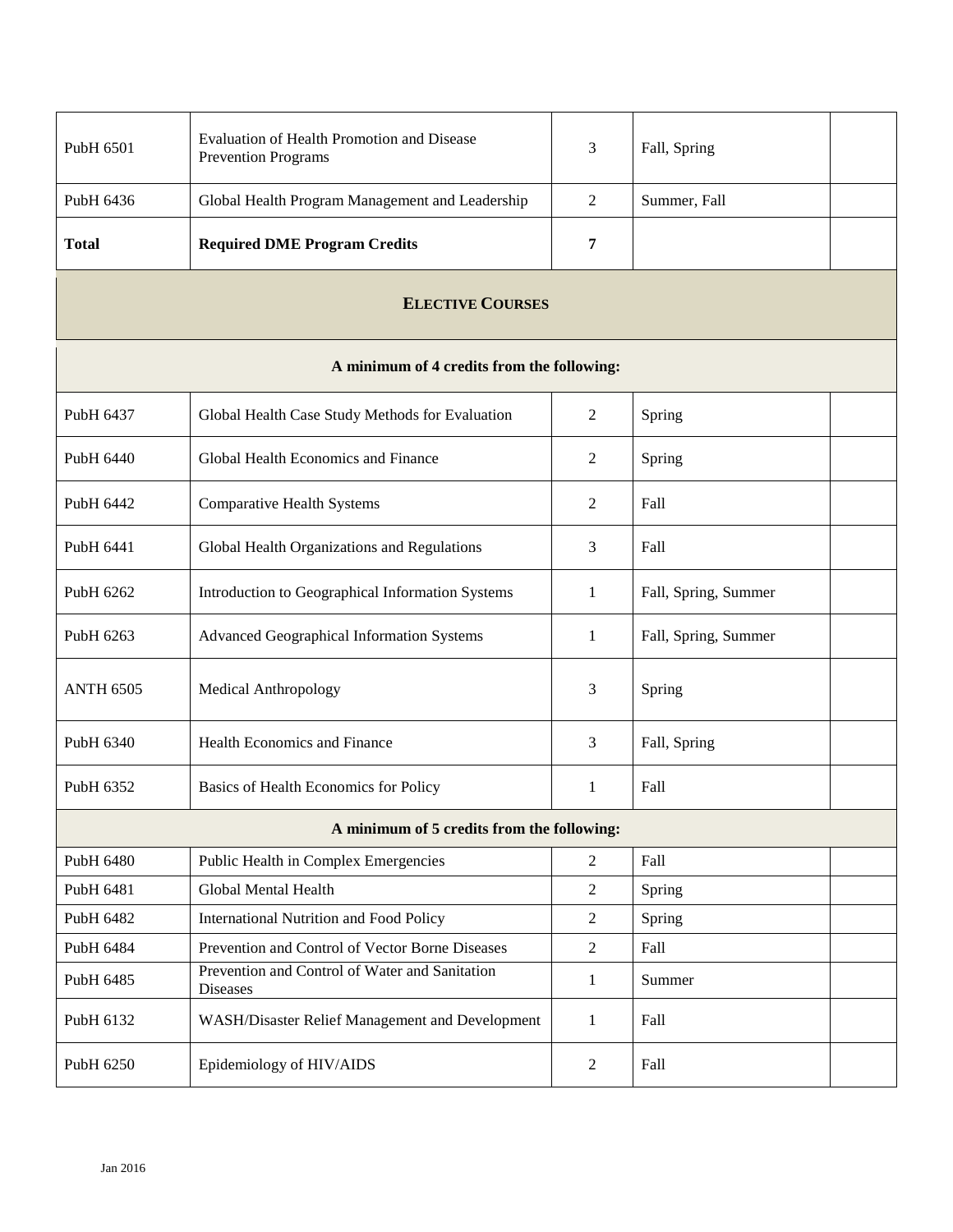| PubH 6xxx                                   | Any SPH or GWU course(s) with advisor's approval<br>$1 - 3$<br>Fall, Spring, Summer<br>via petition |                         |                      |  |  |  |
|---------------------------------------------|-----------------------------------------------------------------------------------------------------|-------------------------|----------------------|--|--|--|
| <b>Total</b>                                | <b>Total Elective Credits</b>                                                                       | 9                       |                      |  |  |  |
| <b>PRACTICUM AND CULMINATING EXPERIENCE</b> |                                                                                                     |                         |                      |  |  |  |
| PubH 6014.14                                | Practicum                                                                                           | 2                       | Fall, Spring, Summer |  |  |  |
| PubH 6015.14                                | <b>Culminating Experience</b>                                                                       | 2                       | Fall, Spring, Summer |  |  |  |
| <b>Total</b>                                | <b>Practicum and Culminating Experience</b>                                                         | $\overline{\mathbf{4}}$ |                      |  |  |  |
| <b>TOTAL</b>                                | <b>DEGREE CREDITS</b>                                                                               | 45                      |                      |  |  |  |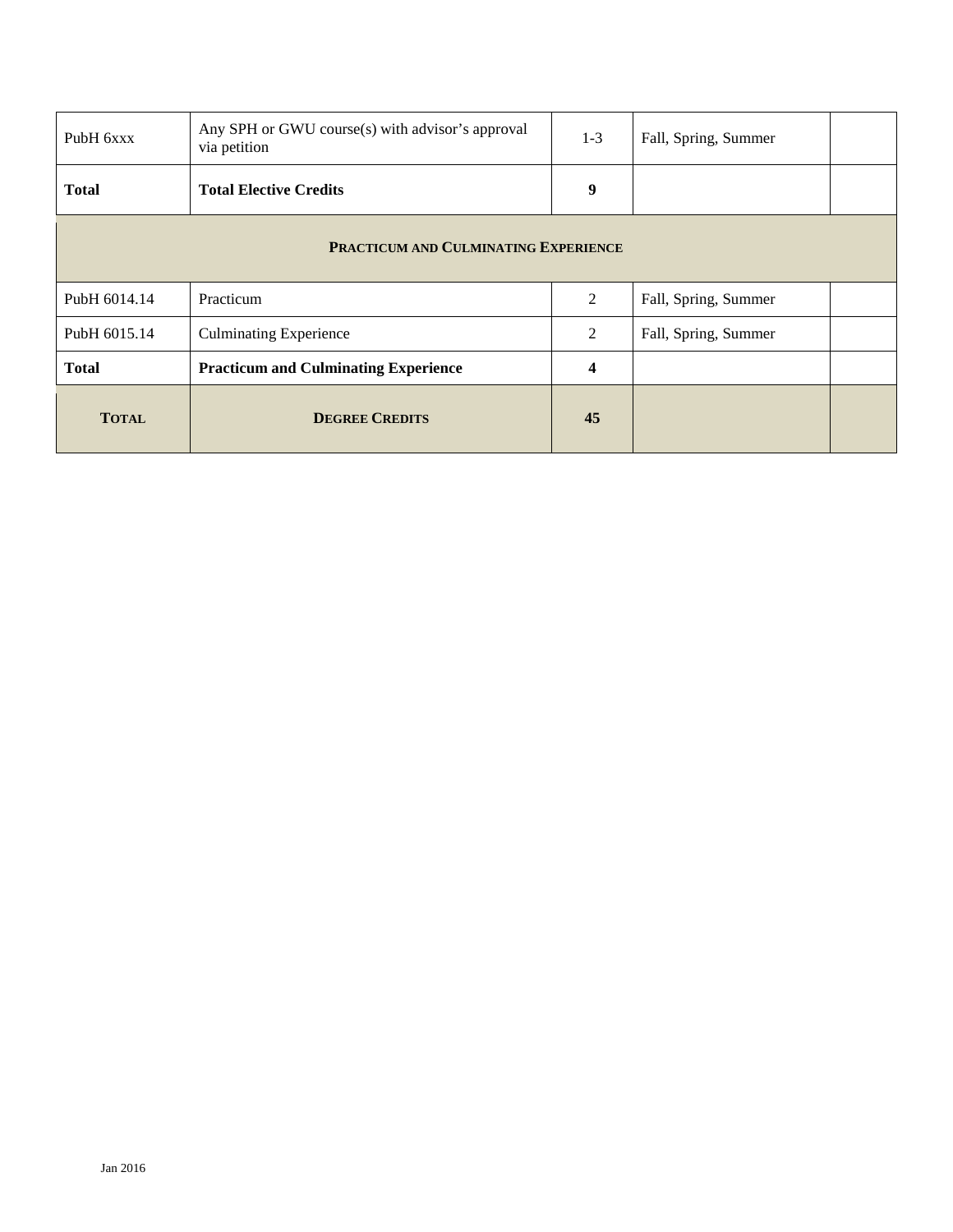## **The Department of Global Health Global Health Program Design, Monitoring and Evaluation (DME) MPH Program Course Mapping Examples 2015-2016**

Below are two potential course-sequencing options. If students follow one of these two course maps, they will be able to complete their MPH in 5 semesters. Students who do not strictly follow one of these maps may run into course scheduling conflicts. Please talk to your advisor about which option is best for you. The following are advising tips relating to course sequencing:

- All global health students must take PubH 6400-Global Health Frameworks during their first fall semester
- Methods courses have precise sequencing: PubH 6411-GH Qualitative Research Methods and PubH 6412-GH Quantitaitve Research Methods should be taken simultaneously. Both courses have two prerequisites: PubH 6002 and PubH 6410.

The Global Health Program Design Monitoring and Evaluation program contains a total of 9 electives credits that must be chosen from the list of elective courses, provided in the program guide. Elective courses are often offered once per year, so students should plan which courses to take in advance. The 'Elective Course(s)' credits listed in the below course maps indicate the suggested distribution of these elective credits, but students can choose to distribute them however they feel fit. Students are advised to work with their advisor when deciding on electives.

| $1st$ year Fall                             |                | 1 <sup>st</sup> year Spring                  |                | $1st$ year Summer                          |                |  |
|---------------------------------------------|----------------|----------------------------------------------|----------------|--------------------------------------------|----------------|--|
|                                             | <b>Credits</b> | <b>Credits</b>                               |                |                                            | <b>Credits</b> |  |
| 6400 Global Health Frameworks               | 2              | 6003 Principles and Practice of Epidemiology | 3              | 6001 Biological Concepts for Public Health | 2              |  |
| 6002 Biostatistical Applications for Public | 3              | 6435 GH Program Dev. and Implementation      | 2              | 6006 Management and Policy Approaches to   | 3              |  |
| Health                                      |                |                                              |                | Public Health                              |                |  |
| 6410 Global Health Study Design             | 2              | 6411 GH Qualitative Research Methods<br>2    |                | 6007 Social & Behavioral Approaches to     | $\mathfrak{D}$ |  |
|                                             |                |                                              |                | Health                                     |                |  |
| 6416 Ethical and Cultural Issues in GH      |                | 6412 GH Quantitative Research Methods        | 3              | <b>Elective Course</b>                     |                |  |
| Research                                    |                |                                              |                |                                            |                |  |
| 6004 Environmental and Occupational         | 2              | Elective Course(s)                           | 2              |                                            |                |  |
| Health                                      |                |                                              |                |                                            |                |  |
| <b>Total semester credits</b>               | <b>10</b>      | <b>Total semester credits</b>                | 12             | <b>Total semester credits</b>              | 8              |  |
|                                             |                |                                              |                |                                            |                |  |
| 2nd year Fall                               |                | 2 <sup>nd</sup><br>year Spring               |                | $2nd$ vear Summer                          |                |  |
| 6436 Global Health Program Management       | 2              | 6015 Culminating Experience*                 | 2              | *Students often opt to work on their       |                |  |
|                                             |                |                                              |                | Culminating Experience over the summer     |                |  |
| 6501 Evaluation of Health Promotion and     | 3              | 6014 Practicum                               | 2              |                                            |                |  |
| <b>Disease Prevention Programs</b>          |                |                                              |                |                                            |                |  |
| <b>Elective Courses</b>                     | 6              |                                              |                |                                            |                |  |
| 11<br><b>Total semester credits</b>         |                | <b>Total semester credits</b>                | $\overline{4}$ | <b>Total semester credits</b>              | $\mathbf{2}$   |  |

## *Option 1: Beginning DME concentration courses in spring semester:*